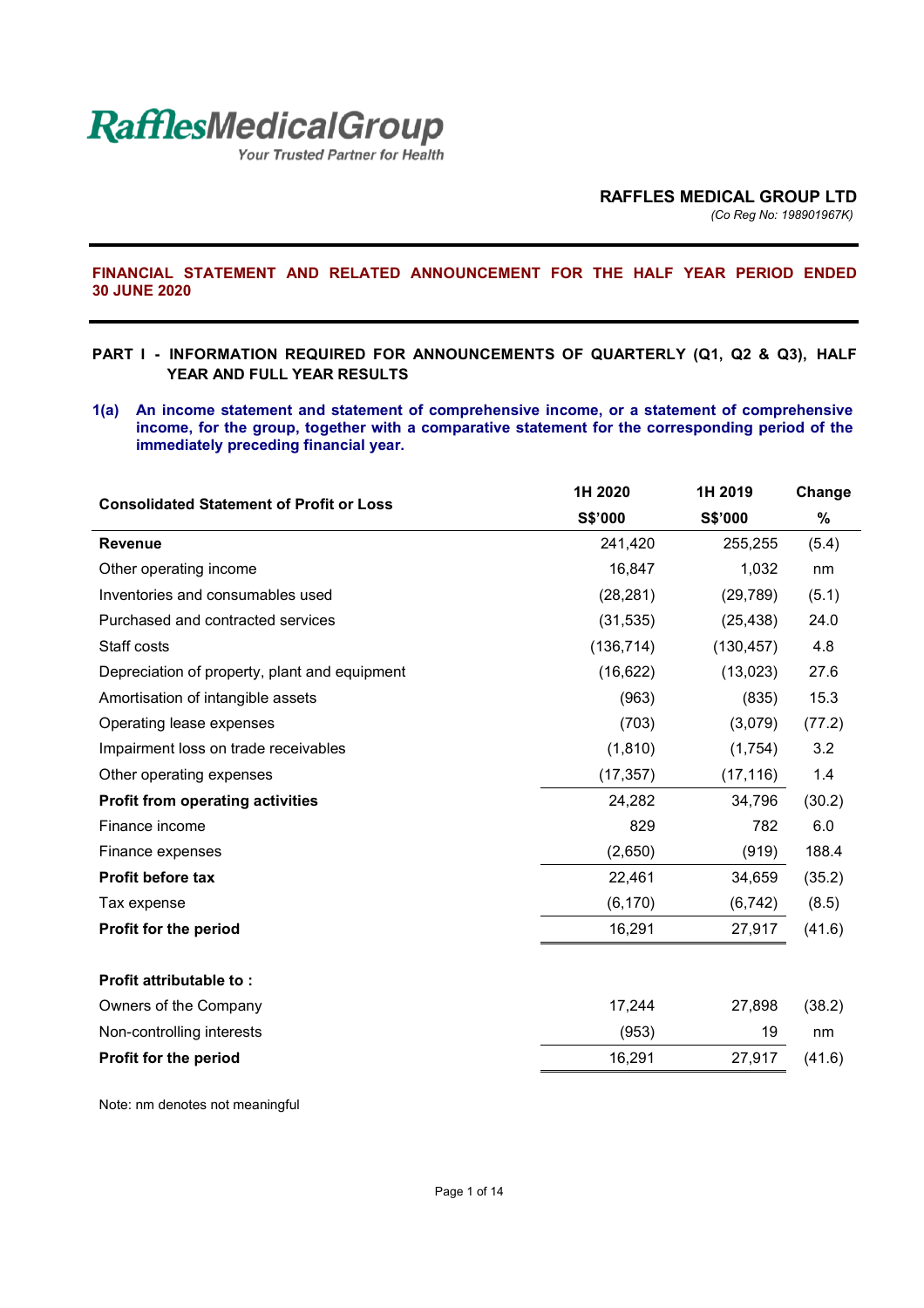Your Trusted Partner for Health

**1(a) An income statement and statement of comprehensive income, or a statement of comprehensive income, for the group, together with a comparative statement for the corresponding period of the immediately preceding financial year (Cont'd).** 

|                                                                       | 1H 2020        | 1H 2019        | Change |
|-----------------------------------------------------------------------|----------------|----------------|--------|
| <b>Consolidated statement of comprehensive income</b>                 | <b>S\$'000</b> | <b>S\$'000</b> | $\%$   |
| <b>Profit for the period</b>                                          | 16,291         | 27.917         | (41.6) |
| Other comprehensive income                                            |                |                |        |
| Items that are or may be reclassified subsequently to profit or loss: |                |                |        |
| Foreign currency translation differences - foreign operations         | 4,567          | (1,025)        | nm     |
| Total comprehensive income for the period                             | 20,858         | 26,892         | (22.4) |
|                                                                       |                |                |        |
| Total comprehensive income attributable to:                           |                |                |        |
| Owners of the company                                                 | 21.600         | 27,009         | (20.0) |
| Non-controlling interests                                             | (742)          | (117)          | nm     |
| Total comprehensive income for the period                             | 20,858         | 26,892         | (22.4) |
|                                                                       |                |                |        |

Note: nm denotes not meaningful

#### **Explanatory notes to the Consolidated Statement of Profit or Loss**

- 1. Other operating income included government grants such as Job Support Scheme payout, higher wage credit received and property tax rebate.
- 2. More purchased and contracted services were mainly attributed to outsourced recruitment agency costs incurred for supporting COVID-19 projects.
- 3. Higher depreciation expense on plant, property and equipment incurred in 1H 2020 was due to the progressive opening of Raffles Hospital Chongqing throughout FY 2019, resulting in comparatively lower depreciation expense in 1H 2019.
- 4. Decrease in operating lease expenses was mainly due to the expiry of short term leases of less than one year, which were not capitalised during the transition to adopt SFRS(I) 16 *Leases* in FY 2019.
- 5. Increase in financial expenses was mainly due to higher interest expense incurred on term loan to part finance the development of Raffles Hospital Chongqing.
- 6. Profit from operating activities before taxation includes the following:

|                                                                            | 1H 2020 | 1H 2019        |
|----------------------------------------------------------------------------|---------|----------------|
| Group                                                                      | S\$'000 | <b>S\$'000</b> |
| (a) Other operating income                                                 |         |                |
| Foreign exchange gain                                                      | 183     |                |
| Gain on disposal of property, plant and equipment, net                     | 9       | 33             |
| Job Support Scheme, wage credit and property tax rebate                    | 15.249  | 537            |
| (b) Other operating expenses                                               |         |                |
| Recovery of bad debts                                                      | (390)   | (237)          |
| Foreign exchange loss                                                      |         | 137            |
| Property, plant and equipment written off                                  | 79      | 31             |
| Write-off for stock obsolescence                                           | 85      | 87             |
| (c) Adjustment for over / under provision of tax in respect of prior years |         |                |
| Current tax expenses - (Over) / Under provision in respect of prior years  | (1)     | (20)           |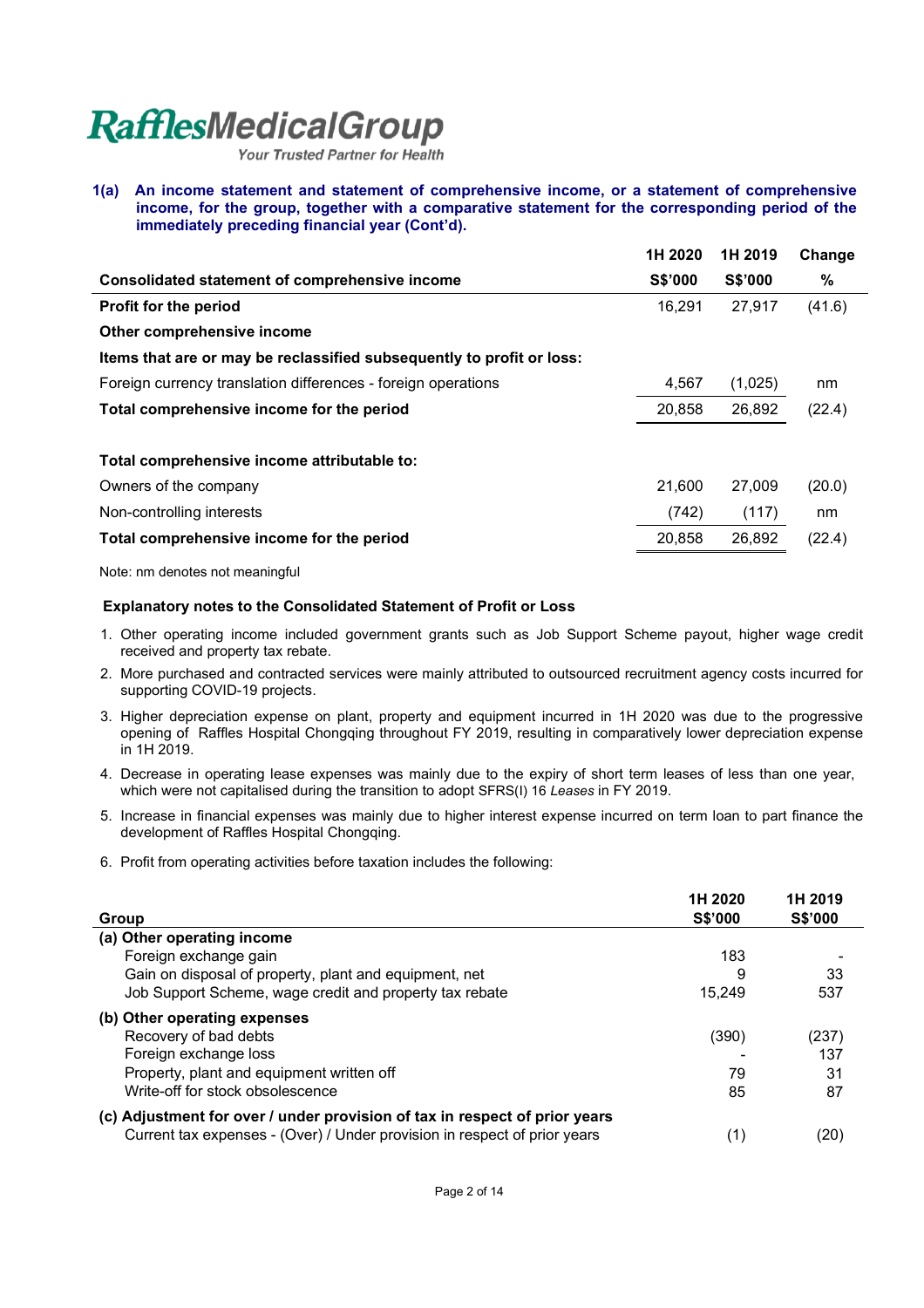#### **1(b)(i) A statement of financial position (for the issuer and group), together with a comparative statement as at the end of the immediately preceding financial year.**

|                                                 | Group          |                | Company        |                |
|-------------------------------------------------|----------------|----------------|----------------|----------------|
|                                                 | 30/06/2020     | 31/12/2019     | 30/06/2020     | 31/12/2019     |
| <b>Statements of Financial Position</b>         | <b>S\$'000</b> | <b>S\$'000</b> | <b>S\$'000</b> | <b>S\$'000</b> |
|                                                 |                |                |                |                |
| <b>Non-current assets</b>                       |                |                |                |                |
| Property, plant and equipment                   | 702,248        | 685,585        | 6,161          | 7,893          |
| Intangible assets and goodwill                  | 37,950         | 37,454         | 927            | 1,007          |
| Investment properties                           | 311,160        | 311,160        |                |                |
| Subsidiaries                                    |                |                | 610,747        | 601,775        |
| Deferred tax assets                             | 1,182          | 1,165          |                |                |
| Trade and other receivables                     | 2,221          | 3,452          | 5,234          | 5,843          |
| <b>Financial assets</b>                         | 42             |                | 21             |                |
|                                                 | 1,054,803      | 1,038,816      | 623,090        | 616,518        |
| <b>Current assets</b>                           |                |                |                |                |
| Inventories                                     | 13,247         | 10,245         | 2,798          | 2,354          |
| Trade and other receivables                     | 102,981        | 83,935         | 151,072        | 136,910        |
| Cash and cash equivalents                       | 152,637        | 151,826        | 58,308         | 47,621         |
|                                                 | 268,865        | 246,006        | 212,178        | 186,885        |
| <b>Total assets</b>                             | 1,323,668      | 1,284,822      | 835,268        | 803,403        |
|                                                 |                |                |                |                |
| Equity attributable to owners of the<br>Company |                |                |                |                |
| Share capital                                   | 394,248        | 393,470        | 394,248        | 393,470        |
| <b>Reserves</b>                                 | 469,705        | 447,423        | 306,589        | 299,442        |
|                                                 | 863,953        | 840,893        | 700,837        | 692,912        |
| <b>Non-controlling interests</b>                | 15,219         | 15,961         |                |                |
| <b>Total equity</b>                             | 879,172        | 856,854        | 700,837        | 692,912        |
|                                                 |                |                |                |                |
| <b>Non-current liabilities</b>                  |                |                |                |                |
| Loans and borrowings                            | 150,381        | 156,559        | 47,810         | 47,771         |
| Trade and other payables                        | 18,928         | 20,926         | 583            | 1,157          |
| <b>Finance lease liabilities</b>                | 23,447         | 24,516         | 1,199          | 2,025          |
| Deferred tax liabilities                        | 6,986          | 7,014          | 393            | 393            |
|                                                 | 199,742        | 209,015        | 49,985         | 51,346         |
| <b>Current liabilities</b>                      |                |                |                |                |
| Loans and borrowings                            | 18,047         | 8,542          | 8,943          | 8,484          |
| <b>Current tax liabilities</b>                  | 18,034         | 14,395         | 1,792          | 1,791          |
| Trade and other payables                        | 158,543        | 162,530        | 72,906         | 47,678         |
| Finance lease liabilities                       | 10,342         | 10,759         | 805            | 1,192          |
| Other financial liabilities                     | 2,851          | 2,754          |                |                |
| Insurance contract provisions                   | 36,937         | 19,973         |                |                |
|                                                 | 244,754        | 218,953        | 84,446         | 59,145         |
| <b>Total liabilities</b>                        | 444,496        | 427,968        | 134,431        | 110,491        |
| <b>Total equity and liabilities</b>             | 1,323,668      | 1,284,822      | 835,268        | 803,403        |
|                                                 |                |                |                |                |

Page 3 of 14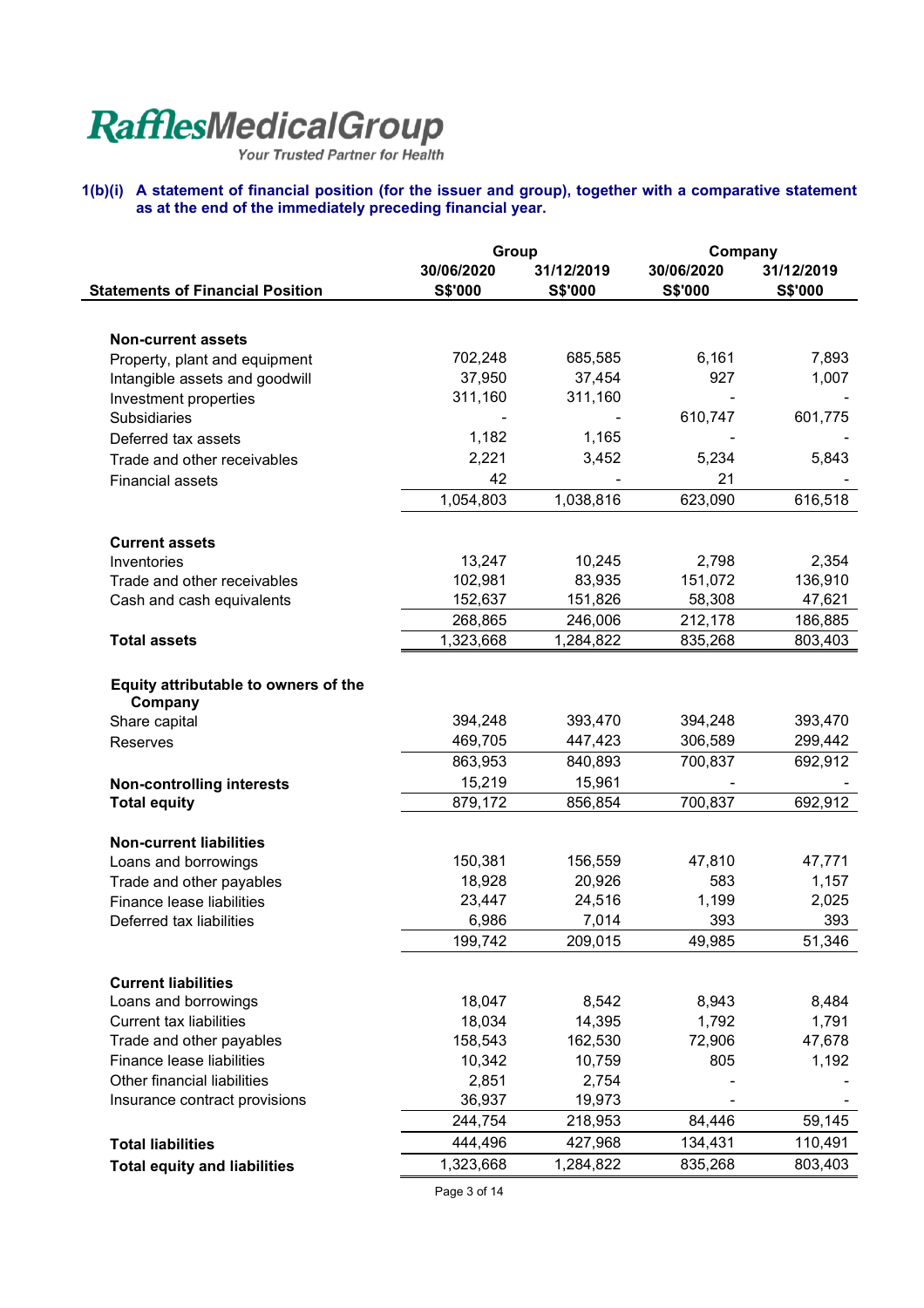Your Trusted Partner for Health

#### **1(b)(i) A statement of financial position (for the issuer and group), together with a comparative statement as at the end of the immediately preceding financial year. (Cont'd)**

#### **Explanatory notes to the Statement of Financial Position**

- 1. Property, plant and equipment increased by S\$16.7 million, largely due to the capital development expenditure for Raffles Hospital Shanghai.
- 2. Inventories increased in tandem with higher business volume for products relating to COVID-19.
- 3. Trade and other receivables increased mainly due to the increase in trade receivables arising from COVID-19 projects.
- 4. The Group's net debt position increased from S\$13.3 million as at 31 December 2019 to S\$15.8 million as at 30 June 2020. This was primarily due to increased borrowing for project expenditure incurred for Raffles Hospital Chongqing.
- 5. Insurance contract provisions increased by S\$17.0 million, mainly due to higher provision for unearned premiums resulting from billings for premium from the Group's insurance business.

#### **1(b)(ii) Aggregate amount of group's borrowings and debt securities.**

|                    | As at 30/06/2020     |                          | As at 31/12/2019     |
|--------------------|----------------------|--------------------------|----------------------|
| Secured<br>S\$'000 | Unsecured<br>S\$'000 | Secured<br>S\$'000       | Unsecured<br>S\$'000 |
| -                  | 18.047               | $\overline{\phantom{0}}$ | 8.542                |

#### **Amount repayable in one year or less, or on demand**

#### **Amount repayable after one year**

|                    | As at 30/06/2020     |                    | As at 31/12/2019     |
|--------------------|----------------------|--------------------|----------------------|
| Secured<br>S\$'000 | Unsecured<br>S\$'000 | Secured<br>S\$'000 | Unsecured<br>S\$'000 |
| -                  | 150.381              | -                  | 156.559              |

#### **Details of any collateral**

Nil.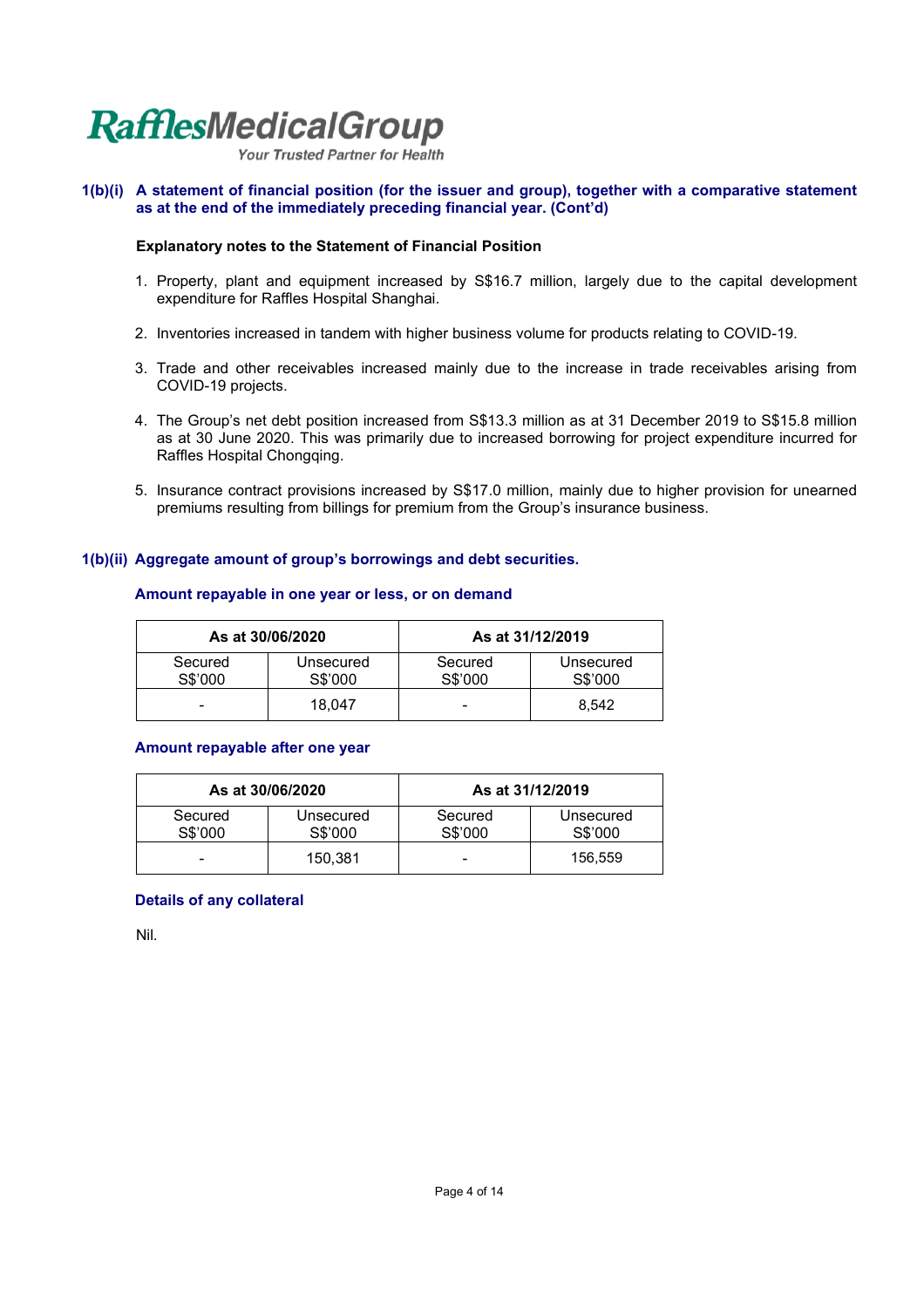Your Trusted Partner for Health

#### **1(c) A statement of cash flows (for the group), together with a comparative statement for the corresponding period of the immediately preceding financial year.**

| Cash flows from operating activities                                                | 1H 2020<br><b>S\$'000</b> | 1H 2019<br><b>S\$'000</b> |
|-------------------------------------------------------------------------------------|---------------------------|---------------------------|
| Profit for the period                                                               | 16,291                    | 27,917                    |
| Adjustments for:                                                                    |                           |                           |
| Amortisation of intangible assets                                                   | 963                       | 835                       |
| Depreciation of property, plant and equipment                                       | 16,622                    | 13,023                    |
| Equity-settled share-based payment transactions                                     | 779                       | 585                       |
| Finance expenses                                                                    | 2,650                     | 919                       |
| Finance income                                                                      | (829)                     | (782)                     |
| Gain on disposal of property, plant and equipment, net                              | (9)                       | (33)                      |
| Property, plant and equipment written off                                           | 79                        | 31                        |
| Tax expense                                                                         | 6,170                     | 6,742                     |
|                                                                                     | 42,716                    | 49,237                    |
| Changes in working capital :                                                        |                           |                           |
| Inventories                                                                         | (3,002)                   | (770)                     |
| Trade and other receivables                                                         | (18, 255)                 | (9,610)                   |
| Trade and other payables                                                            | (704)                     | (903)                     |
| Insurance contract provisions                                                       | 16,964                    | 10,223                    |
| Cash generated from operations                                                      | 37,719                    | 48,177                    |
| Tax paid                                                                            | (2, 587)                  | (6, 845)                  |
| Net cash from operating activities                                                  | 35,132                    | 41,332                    |
| Cash flows from investing activities                                                |                           |                           |
| Interest received                                                                   | 925                       | 763                       |
| Proceeds from disposal of property, plant and equipment                             | 2                         | 3                         |
| Purchase of property, plant and equipment                                           | (27, 740)                 | (44, 929)                 |
| Acquisition of intangible assets                                                    | (813)                     | (437)                     |
| Payment for investment properties                                                   | (3, 411)                  | (7)                       |
| Purchase of financial assets                                                        | (35)                      |                           |
| Net cash used in investing activities                                               | (31, 072)                 | (44, 607)                 |
| Cash flows from financing activities                                                |                           |                           |
| Dividends paid to owners of the Company                                             |                           | (8, 814)                  |
| Repurchase of own shares                                                            |                           | (202)                     |
| Loan from subsidiary's non-controlling interest                                     | 2,367<br>778              | 3,315<br>843              |
| Proceeds from issue of shares under share option scheme<br>Proceeds from bank loans | 24,334                    | 103,051                   |
| Repayment of bank loans                                                             | (22, 907)                 | (94, 366)                 |
| Payment of lease liabilities                                                        | (5,644)                   | (3,217)                   |
| Interest paid                                                                       | (2,795)                   | (2, 213)                  |
| Lease interest paid                                                                 | (358)                     |                           |
| Net cash used in financing activities                                               | (4,225)                   | (1,603)                   |
| Net decrease in cash and cash equivalents                                           | (165)                     | (4,878)                   |
| Cash and cash equivalents at 1 January                                              | 150,749                   | 105,984                   |
| Effect of exchange rate fluctuations on cash held                                   | 938                       | (285)                     |
| Cash and cash equivalents at 30 June                                                | 151,522                   | 100,821                   |

#### **Explanatory notes to the Statement of Cash Flows**

The cash and cash equivalents for the statement of cash flows presentation excluded an amount of S\$1.1 million (US\$0.8 million) deposited in an escrow account of a subsidiary. The Group's cash and cash equivalents increased by S\$0.8 million from S\$150.7 million as at 31 December 2019 to S\$151.5 million as at 30 June 2020. This was mainly due to strong cashflows generated by the Group from operations, offset by purchase of property, plant and equipment of S\$27.7 million and payment of finance lease liabilities of S\$5.6 million.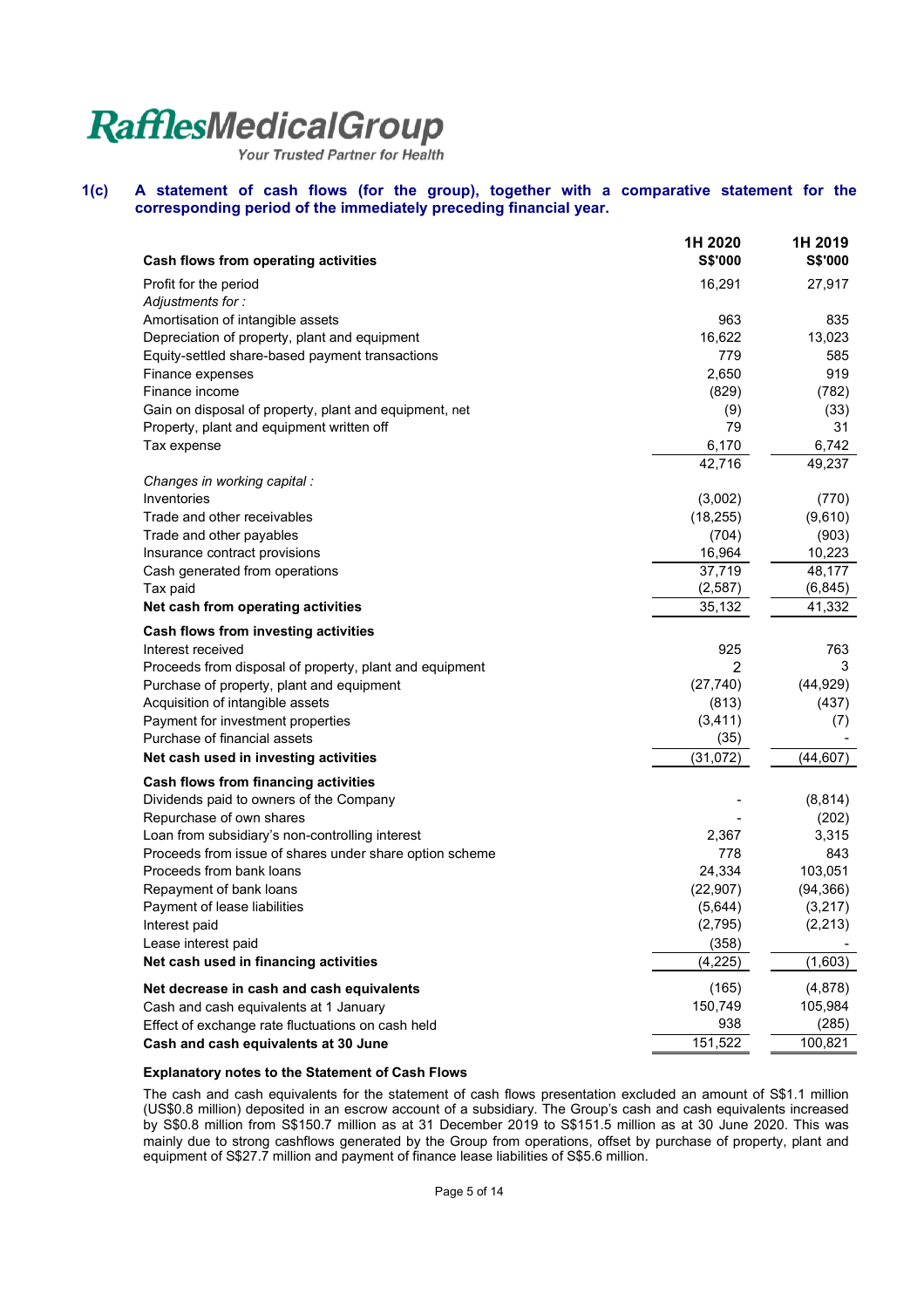**1(d)(i) A statement (for the issuer and group) showing either (i) all changes in equity or (ii) changes in equity other than those arising from capitalisation issues and distributions to shareholders, together with a comparative statement for the corresponding period of the immediately preceding financial year.** 

| Group                                                                                                                                                        | <b>Share</b><br>capital<br>S\$'000 | <b>Translation</b><br>reserve<br>S\$'000 | <b>Share</b><br>option<br>reserve<br>S\$'000 | <b>Revaluation</b><br>reserve<br>S\$'000 | Other<br>reserve<br>S\$'000 | <b>Reserve</b><br>for own<br>shares<br>S\$'000 | Accumulated<br>profits<br>S\$'000 | <b>Total</b><br>attributable<br>to owners<br>of the<br>Company<br>S\$'000 | Non-<br>controlling<br>interests<br>S\$'000 | <b>Total</b><br>equity<br>S\$'000 |
|--------------------------------------------------------------------------------------------------------------------------------------------------------------|------------------------------------|------------------------------------------|----------------------------------------------|------------------------------------------|-----------------------------|------------------------------------------------|-----------------------------------|---------------------------------------------------------------------------|---------------------------------------------|-----------------------------------|
| At 1 January 2019                                                                                                                                            | 365,332                            | (6, 131)                                 | 27,655                                       | 16,367                                   | (4,741)                     |                                                | 402,007                           | 800,489                                                                   | 16,137                                      | 816,626                           |
| <b>Total comprehensive</b><br>income for the period                                                                                                          |                                    |                                          |                                              |                                          |                             |                                                |                                   |                                                                           |                                             |                                   |
| Profit for the period                                                                                                                                        |                                    |                                          |                                              |                                          |                             | L,                                             | 27,898                            | 27,898                                                                    | 19                                          | 27,917                            |
| Other comprehensive<br>income                                                                                                                                |                                    |                                          |                                              |                                          |                             |                                                |                                   |                                                                           |                                             |                                   |
| Foreign currency translation<br>differences - foreign<br>operations                                                                                          |                                    | (889)                                    |                                              |                                          |                             |                                                |                                   | (889)                                                                     | (136)                                       | (1,025)                           |
| <b>Total other</b><br>comprehensive income<br>for the period                                                                                                 |                                    | (889)                                    |                                              |                                          |                             |                                                |                                   | (889)                                                                     | (136)                                       | (1,025)                           |
| <b>Total comprehensive</b><br>income for the period                                                                                                          |                                    | (889)                                    |                                              |                                          |                             |                                                | 27,898                            | 27,009                                                                    | (117)                                       | 26,892                            |
| <b>Transactions with</b><br>owners, recognised<br>directly in equity                                                                                         |                                    |                                          |                                              |                                          |                             |                                                |                                   |                                                                           |                                             |                                   |
| <b>Contributions by and</b><br>distributions to owners                                                                                                       |                                    |                                          |                                              |                                          |                             |                                                |                                   |                                                                           |                                             |                                   |
| Issue of shares upon the<br>exercise of options under<br>Raffles Medical Group<br>Employees' Share Option<br>Scheme                                          | 843                                |                                          |                                              |                                          |                             |                                                |                                   | 843                                                                       |                                             | 843                               |
| Issue of shares in lieu of<br>cash dividends of 2.00<br>cents per ordinary share<br>pursuant to Raffles<br>Medical Group Ltd Scrip<br><b>Dividend Scheme</b> | 27,156                             |                                          |                                              |                                          |                             |                                                |                                   | 27,156                                                                    |                                             | 27,156                            |
| Own shares acquired                                                                                                                                          |                                    |                                          |                                              |                                          |                             | (202)                                          |                                   | (202)                                                                     | $\overline{\phantom{0}}$                    | (202)                             |
| Value of employee services<br>received for issue of<br>share options                                                                                         |                                    |                                          | 585                                          |                                          |                             |                                                |                                   | 585                                                                       | ۰                                           | 585                               |
| Final dividend paid of 2.00<br>cents per ordinary share<br>– Cash                                                                                            |                                    |                                          |                                              |                                          |                             |                                                | (8, 814)                          | (8, 814)                                                                  | $\overline{a}$                              | (8, 814)                          |
| Final dividend paid of 2.00<br>cents per ordinary share<br>$-$ Scrip                                                                                         |                                    |                                          |                                              |                                          |                             |                                                | (27, 156)                         | (27, 156)                                                                 |                                             | (27, 156)                         |
| Total contributions by<br>and distributions to<br>owners                                                                                                     | 27,999                             |                                          | 585                                          |                                          | $\blacksquare$              | (202)                                          | (35,970)                          | (7,588)                                                                   |                                             | (7, 588)                          |
| Changes in ownership<br>interests in subsidiaries                                                                                                            |                                    |                                          |                                              |                                          |                             |                                                |                                   |                                                                           |                                             |                                   |
| Present value of the<br>exercise price of written<br>put options                                                                                             |                                    |                                          |                                              |                                          | 22                          |                                                |                                   | 22                                                                        | $\overline{a}$                              | 22                                |
| Total changes in<br>ownership interests in<br>subsidiaries                                                                                                   |                                    |                                          |                                              |                                          | 22                          |                                                |                                   | 22                                                                        |                                             | 22                                |
| <b>Total transactions with</b><br>owners                                                                                                                     | 27,999                             | ä,                                       | 585                                          | $\overline{\phantom{a}}$                 | 22                          | (202)                                          | (35,970)                          | (7, 566)                                                                  | ÷,                                          | (7, 566)                          |
| At 30 June 2019                                                                                                                                              | 393,331                            | (7,020)                                  | 28,240                                       | 16,367                                   | (4, 719)                    | (202)                                          | 393,935                           | 819,932                                                                   | 16,020                                      | 835,952                           |

Page 6 of 14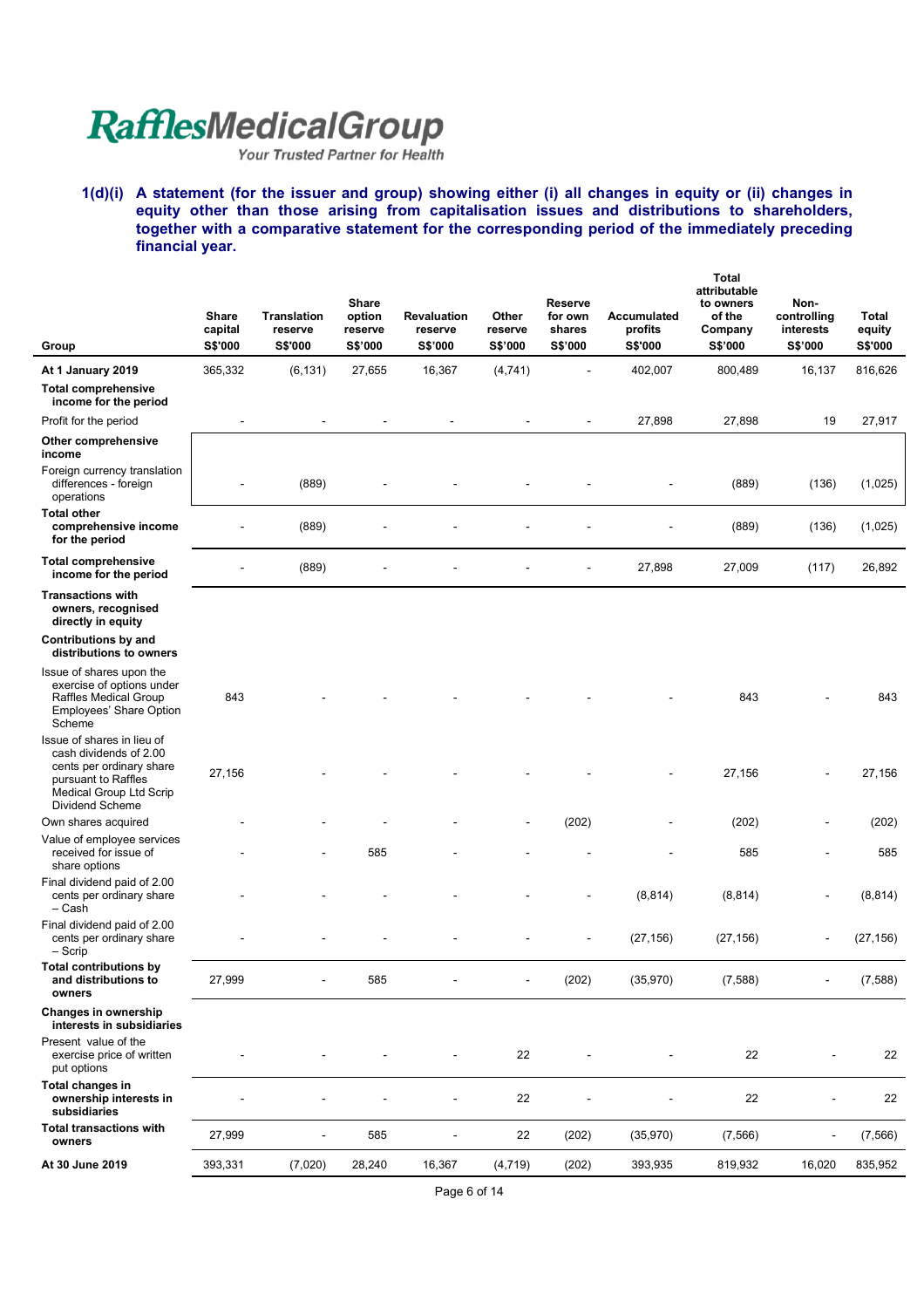**1(d)(i) A statement (for the issuer and group) showing either (i) all changes in equity or (ii) changes in equity other than those arising from capitalisation issues and distributions to shareholders, together with a comparative statement for the corresponding period of the immediately preceding financial year (Cont'd).** 

| Group                                                                                                                      | <b>Share</b><br>capital<br><b>S\$'000</b> | <b>Translation</b><br>reserve<br>S\$'000 | <b>Share</b><br>option<br>reserve<br>S\$'000 | <b>Revaluation</b><br>reserve<br>S\$'000 | Other<br>reserve<br>S\$'000 | <b>Reserve</b><br>for own<br>shares<br>S\$'000 | Accumulated<br>profits<br><b>S\$'000</b> | <b>Total</b><br>attributable<br>to owners<br>of the<br>Company<br>S\$'000 | Non-<br>controlling<br>interests<br>S\$'000 | <b>Total</b><br>equity<br><b>S\$'000</b> |
|----------------------------------------------------------------------------------------------------------------------------|-------------------------------------------|------------------------------------------|----------------------------------------------|------------------------------------------|-----------------------------|------------------------------------------------|------------------------------------------|---------------------------------------------------------------------------|---------------------------------------------|------------------------------------------|
| At 1 January 2020                                                                                                          | 393,470                                   | (10,063)                                 | 29,054                                       | 16,367                                   | (4,705)                     | (400)                                          | 417,170                                  | 840,893                                                                   | 15,961                                      | 856,854                                  |
| <b>Total comprehensive</b><br>income for the period                                                                        |                                           |                                          |                                              |                                          |                             |                                                |                                          |                                                                           |                                             |                                          |
| Profit for the period                                                                                                      | $\blacksquare$                            |                                          | $\ddot{\phantom{a}}$                         | $\overline{a}$                           |                             | $\blacksquare$                                 | 17,244                                   | 17,244                                                                    | (953)                                       | 16,291                                   |
| Other comprehensive<br>income                                                                                              |                                           |                                          |                                              |                                          |                             |                                                |                                          |                                                                           |                                             |                                          |
| Foreign currency translation<br>differences - foreign<br>operations                                                        |                                           | 4,356                                    |                                              |                                          |                             |                                                |                                          | 4,356                                                                     | 211                                         | 4,567                                    |
| <b>Total other</b><br>comprehensive income<br>for the period                                                               |                                           | 4,356                                    |                                              |                                          |                             |                                                |                                          | 4,356                                                                     | 211                                         | 4,567                                    |
| <b>Total comprehensive</b><br>income for the period                                                                        |                                           | 4,356                                    |                                              |                                          |                             |                                                | 17,244                                   | 21,600                                                                    | (742)                                       | 20,858                                   |
| <b>Transactions with</b><br>owners, recognised<br>directly in equity                                                       |                                           |                                          |                                              |                                          |                             |                                                |                                          |                                                                           |                                             |                                          |
| Contributions by and<br>distributions to owners                                                                            |                                           |                                          |                                              |                                          |                             |                                                |                                          |                                                                           |                                             |                                          |
| Issue of shares upon the<br>exercise of options under<br><b>Raffles Medical Group</b><br>Employees' Share Option<br>Scheme | 778                                       |                                          |                                              |                                          |                             |                                                |                                          | 778                                                                       |                                             | 778                                      |
| Value of employee services<br>received for issue of<br>share options                                                       |                                           |                                          | 779                                          |                                          |                             |                                                |                                          | 779                                                                       |                                             | 779                                      |
| <b>Total contributions by</b><br>and distributions to<br>owners                                                            | 778                                       |                                          | 779                                          |                                          |                             |                                                |                                          | 1,557                                                                     |                                             | 1,557                                    |
| Changes in ownership<br>interests in subsidiaries                                                                          |                                           |                                          |                                              |                                          |                             |                                                |                                          |                                                                           |                                             |                                          |
| Present value of the<br>exercise price of written<br>put options                                                           |                                           |                                          |                                              |                                          | (97)                        |                                                |                                          | (97)                                                                      |                                             | (97)                                     |
| Total changes in<br>ownership interests in<br>subsidiaries                                                                 |                                           |                                          |                                              |                                          | (97)                        |                                                |                                          | (97)                                                                      |                                             | (97)                                     |
| <b>Total transactions with</b><br>owners                                                                                   | 778                                       | $\overline{a}$                           | 779                                          |                                          | (97)                        |                                                | $\blacksquare$                           | 1,460                                                                     |                                             | 1,460                                    |
| At 30 June 2020                                                                                                            | 394,248                                   | (5,707)                                  | 29,833                                       | 16,367                                   | (4,802)                     | (400)                                          | 434,414                                  | 863,953                                                                   | 15,219                                      | 879,172                                  |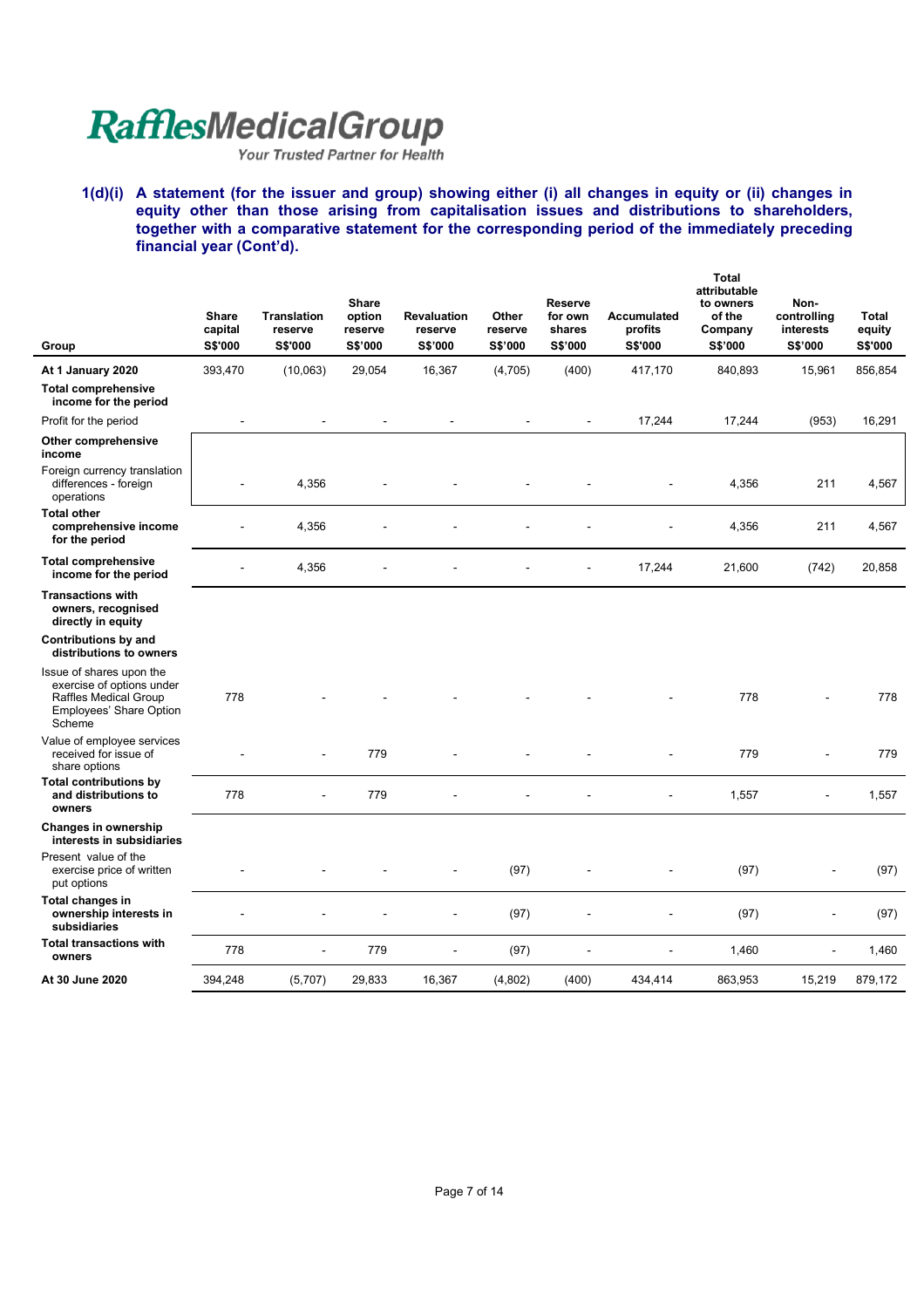**1(d)(i) A statement (for the issuer and group) showing either (i) all changes in equity or (ii) changes in equity other than those arising from capitalisation issues and distributions to shareholders, together with a comparative statement for the corresponding period of the immediately preceding financial year (Cont'd).**   $\mathbf{S}$ 

| Company                                                                                                                                      | Share<br>capital<br><b>S\$'000</b> | onare<br>option<br>reserve<br>S\$'000 | Reserve for<br>own shares<br>S\$'000 | Accumulated<br>profits<br><b>S\$'000</b> | <b>Total</b><br>S\$'000 |
|----------------------------------------------------------------------------------------------------------------------------------------------|------------------------------------|---------------------------------------|--------------------------------------|------------------------------------------|-------------------------|
|                                                                                                                                              |                                    |                                       |                                      |                                          |                         |
| At 1 January 2019                                                                                                                            | 365,332                            | 27,655                                |                                      | 262,905                                  | 655,892                 |
| Total comprehensive income for the period                                                                                                    |                                    |                                       |                                      |                                          |                         |
| Profit for the period                                                                                                                        |                                    |                                       |                                      | 3,329                                    | 3,329                   |
| Total comprehensive income for the period                                                                                                    |                                    |                                       |                                      | 3,329                                    | 3,329                   |
| Transactions with owners, recognised directly<br>in equity                                                                                   |                                    |                                       |                                      |                                          |                         |
| Contributions by and distributions to owners                                                                                                 |                                    |                                       |                                      |                                          |                         |
| Issue of shares upon the exercise of options under<br>Raffles Medical Group Employees' Share<br><b>Option Scheme</b>                         | 843                                |                                       |                                      |                                          | 843                     |
| Issue of shares in lieu of cash dividends of 2.00<br>cents per ordinary share pursuant to Raffles<br>Medical Group Ltd Scrip Dividend Scheme | 27,156                             |                                       |                                      |                                          | 27,156                  |
| Own shares acquired                                                                                                                          |                                    |                                       | (202)                                |                                          | (202)                   |
| Value of employee services received for issue of<br>share options                                                                            |                                    | 585                                   |                                      |                                          | 585                     |
| Final dividend paid of 2.00 cents per ordinary share<br>- Cash                                                                               |                                    |                                       |                                      | (8, 814)                                 | (8, 814)                |
| Final dividend paid of 2.00 cents per ordinary share<br>- Scrip                                                                              |                                    |                                       |                                      | (27, 156)                                | (27, 156)               |
| Total contributions by and distributions to<br>owners                                                                                        | 27,999                             | 585                                   | (202)                                | (35, 970)                                | (7,588)                 |
| At 30 June 2019                                                                                                                              | 393,331                            | 28,240                                | (202)                                | 230,264                                  | 651,633                 |
|                                                                                                                                              |                                    |                                       |                                      |                                          |                         |
| At 1 January 2020                                                                                                                            | 393,470                            | 29,054                                | (400)                                | 270,788                                  | 692,912                 |
| Total comprehensive income for the period                                                                                                    |                                    |                                       |                                      |                                          |                         |
| Profit for the period                                                                                                                        |                                    |                                       |                                      | 6,368                                    | 6,368                   |
| Total comprehensive income for the period                                                                                                    |                                    |                                       |                                      | 6,368                                    | 6,368                   |
| Transactions with owners, recognised directly<br>in equity                                                                                   |                                    |                                       |                                      |                                          |                         |
| Contributions by and distributions to owners                                                                                                 |                                    |                                       |                                      |                                          |                         |
| Issue of shares upon the exercise of options under<br>Raffles Medical Group Employees' Share<br><b>Option Scheme</b>                         | 778                                |                                       |                                      |                                          | 778                     |
| Value of employee services received for issue of<br>share options                                                                            |                                    | 779                                   |                                      |                                          | 779                     |
| Total contributions by and distributions to<br>owners                                                                                        | 778                                | 779                                   | $\overline{a}$                       |                                          | 1,557                   |
| At 30 June 2020                                                                                                                              | 394,248                            | 29,833                                | (400)                                | 277,156                                  | 700,837                 |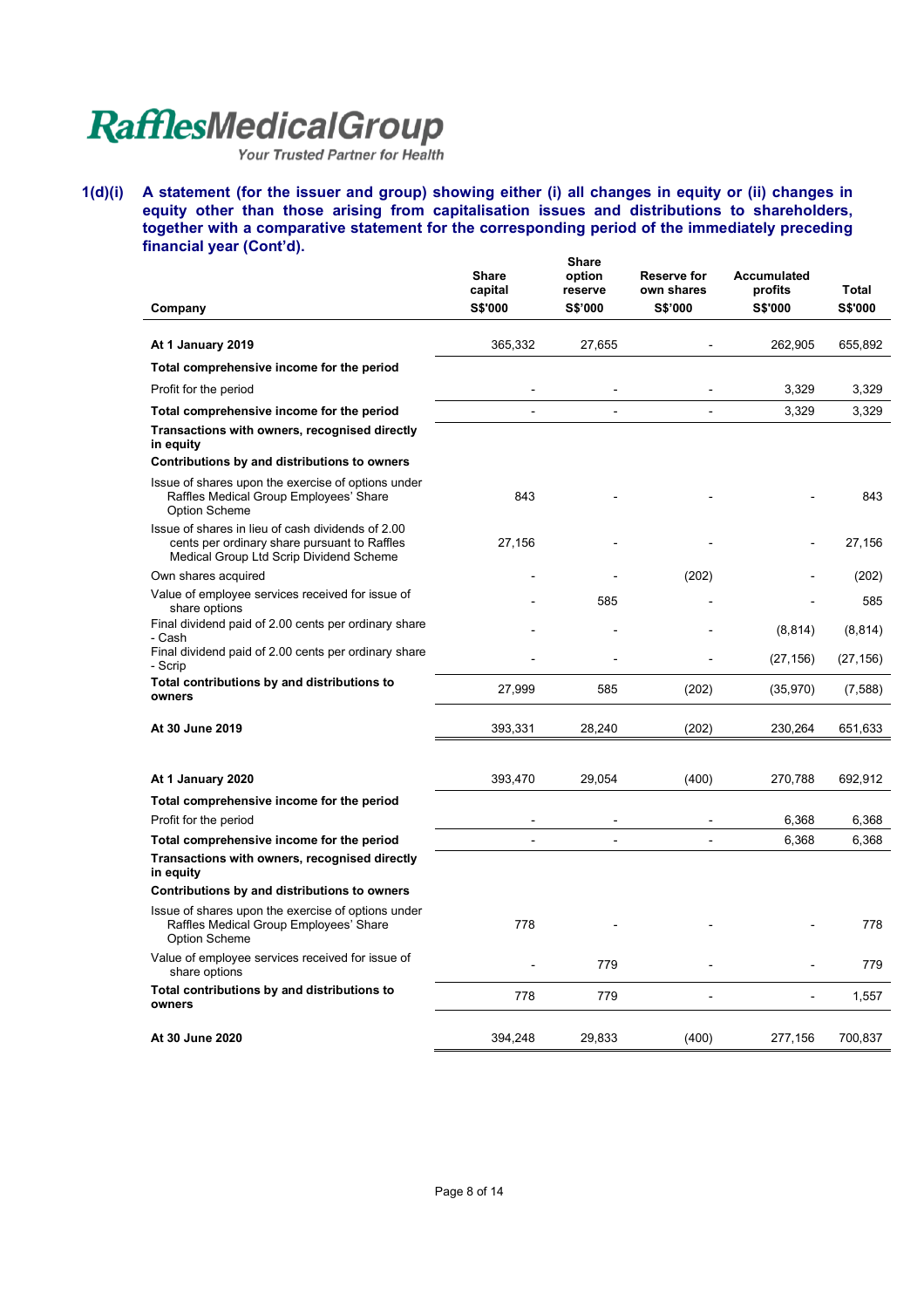Your Trusted Partner for Health

**1(d)(ii) Details of any changes in the company's share capital arising from rights issue, bonus issue, share buy-backs, exercise of share options or warrants, conversion of other issues of equity securities, issue of shares for cash or as consideration for acquisition or for any other purpose since the end of the previous period reported on. State the number of shares that may be issued on conversion of all the outstanding convertibles, if any, against the total number of issued shares excluding treasury shares and subsidiary holdings of the issuer, as at the end of the current financial period reported on and as at the end of the corresponding period of the immediately preceding financial year. State also the number of shares held as treasury shares and the number of subsidiary holdings, if any, and the percentage of the aggregate number of treasury shares and subsidiary holdings held against the total number of shares outstanding in a class that is listed as at the end of the current financial period reported on and as at the end of the corresponding period of the immediately preceding financial year.**

During the first half ended 30 June 2020, the Company issued a total of 1,313,000 new ordinary shares, upon the exercise of options under the Raffles Medical Group Share Option Schemes.

| Exercise price per share    | S\$0.55   | S\$0.73 | S\$0.78 |
|-----------------------------|-----------|---------|---------|
| Number of new shares issued | 1,014,000 | 252,000 | 47.000  |

As at 30 June 2020, there were outstanding options for conversion into 68,203,000 (30 June 2019: 62,495,000) ordinary shares. The Company holds 400,000 treasury shares and there is no subsidiary holdings as at 30 June 2020 (30 June 2019: 200,000).

The treasury shares held by the Company as at 30 June 2020 represent 0.02% (30 June 2019: 0.01%) of the total number of issued shares (excluding treasury shares).

#### **1(d)(iii) To show the total number of issued shares excluding treasury shares as at the end of the current financial period and as at end of the immediately preceding year.**

|                                                   | 30/06/2020    | 31/12/2019    |
|---------------------------------------------------|---------------|---------------|
| Number of issued shares excluding treasury shares | 1,829,171,757 | 1,827,858,757 |

#### **1(d)(iv) A statement showing all sales, transfers, cancellation and/or use of treasury shares as at the end of the current financial period reported on.**

|                                               | <b>Number of treasury</b><br>shares |
|-----------------------------------------------|-------------------------------------|
| Balance as at 1 January 2020 and 30 June 2020 | 400.000                             |

#### **1(d)(v) A statement showing all sales, transfers, cancellation and/or use of subsidiary holdings as at the end of the current financial period reported on.**

There were no sales, transfers, cancellation and/or use of subsidiary holdings as at 30 June 2020 (30 June 2019: Nil).

#### **2. Whether the figures have been audited or reviewed and in accordance with which auditing standard or practice.**

The financial statements on consolidated results for the first half ended 30 June 2020 have not been audited or reviewed.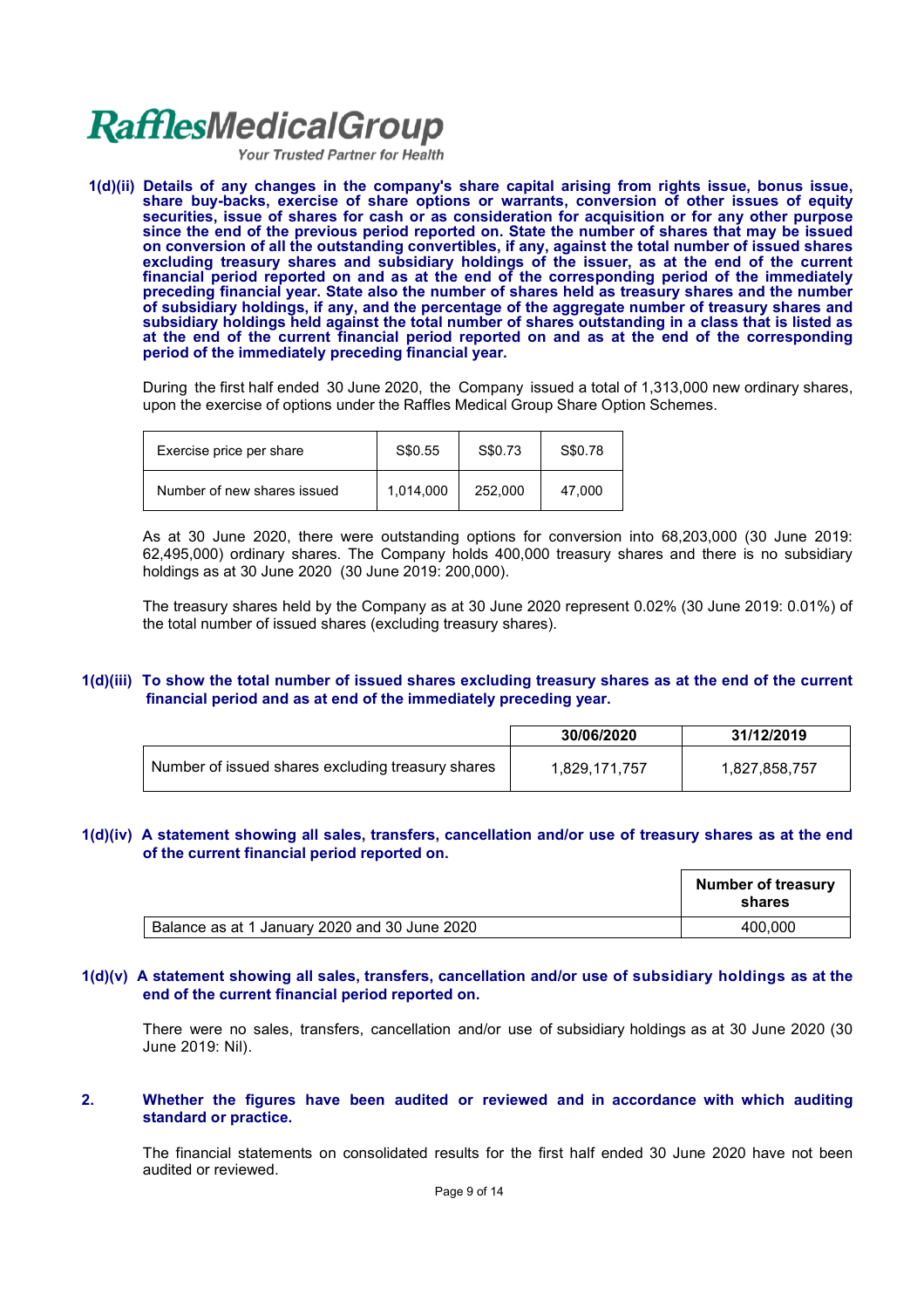Your Trusted Partner for Health

**3. Where the figures have been audited or reviewed, the auditors' report (including any qualifications or emphasis of a matter).**

Not applicable.

#### **4. Whether the same accounting policies and methods of computation as in the issuer's most recently audited annual financial statements have been applied.**

Accounting policies and methods of computation used in the consolidated financial statements for the first half ended 30 June 2020 are consistent with those applied in the financial statements for the year ended 31 December 2019, except for the adoption of accounting standards (including its consequential amendments) and interpretations applicable for the financial period beginning 1 January 2020 as disclosed in item 5 below.

#### **5. If there are any changes in the accounting policies and methods of computation, including any required by an accounting standard, what has changed, as well as the reasons for, and the effect of, the change.**

The adoption of the new/revised accounting standards and interpretations does not have any material effect on the financial statements of the Group.

#### **6. Earnings per ordinary share of the group for the current financial period reported on and the corresponding period of the immediately preceding financial year, after deducting any provision for preference dividends.**

|                                                                   | <b>First Half</b> |              |
|-------------------------------------------------------------------|-------------------|--------------|
|                                                                   | 1H 2020           | 1H 2019      |
| Earnings per ordinary share for the year based on $1(a)$ above :- |                   |              |
| (i) Basic earnings per share [A]                                  | $0.94$ cents      | 1.55 cents   |
| (ii) Diluted earnings per share [B]                               | $0.94$ cents      | $1.55$ cents |

 [A] The calculation of earnings per ordinary share was based on weighted average number of shares 1,828,460,982 (First Half 2019: 1,798,535,723) in issue during the period.

 [B] The calculation of earnings per ordinary share (on a fully diluted basis) was based on weighted average number of shares of 1,829,654,680 (First Half 2019: 1,801,419,050) in issue during the period.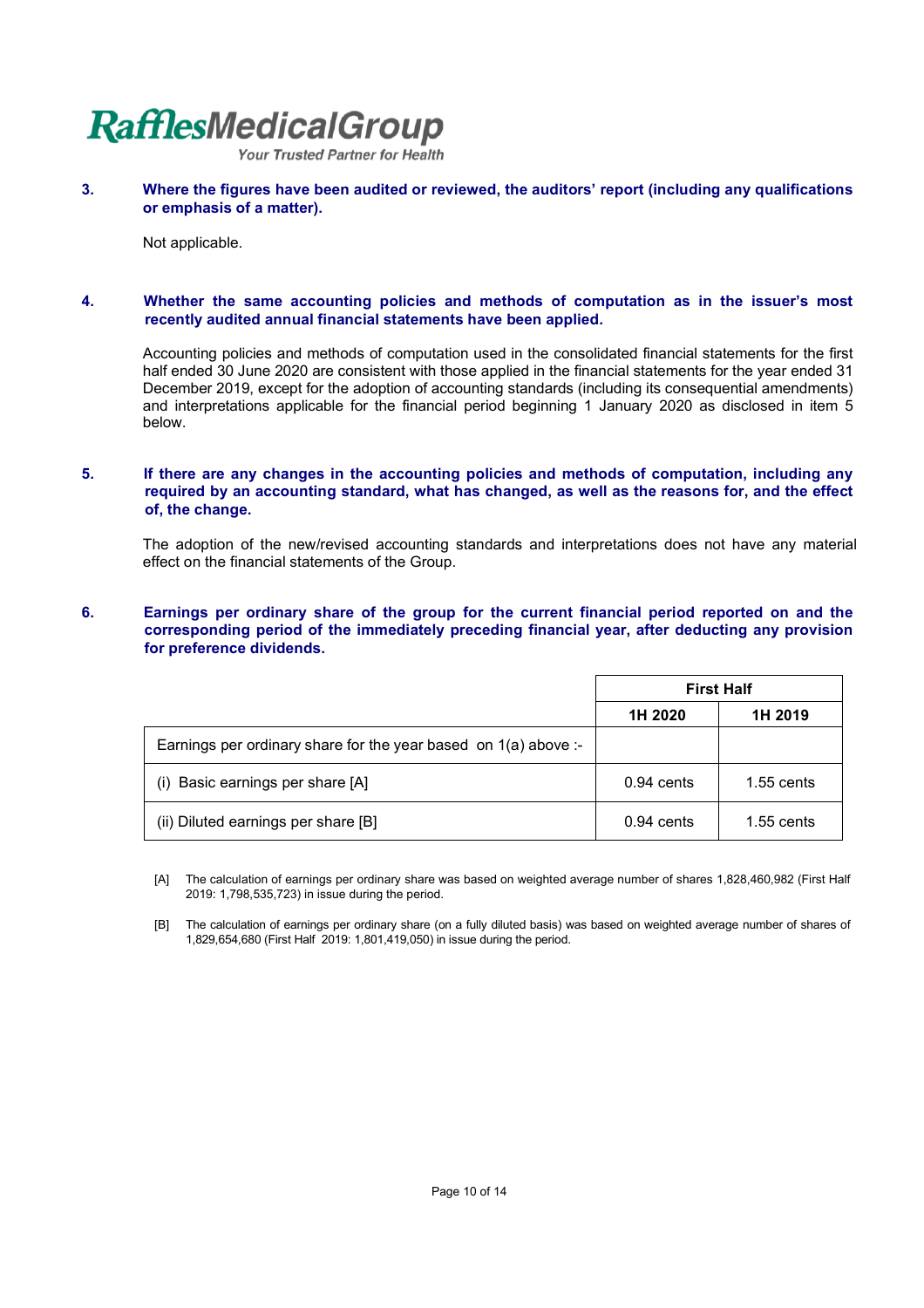Your Trusted Partner for Health

#### **7. Net asset value (for the issuer and group) per ordinary share based on the total number of issued shares excluding treasury shares of the issuer at the end of the:-**

**(a) current financial period reported on; and**

#### **(b) immediately preceding financial year.**

|                                        | Group       |             | Company     |             |
|----------------------------------------|-------------|-------------|-------------|-------------|
|                                        | 30/06/2020  | 31/12/2019  | 30/06/2020  | 31/12/2019  |
| Net asset value per ordinary share [C] | 47.23 cents | 46.00 cents | 38.31 cents | 37.91 cents |

[C] The calculation of net asset value per ordinary share was based on 1,829,171,757 shares as at 30 June 2020 (31 December 2019: 1,827,858,757).

#### **8. A review of the performance of the group, to the extent necessary for a reasonable understanding of the group's business. It must include a discussion of the following:-**

- **(a) any significant factors that affected the turnover, costs, and earnings of the group for the current financial period reported on, including (where applicable) seasonal or cyclical factors; and**
- **(b) any material factors that affected the cash flow, working capital, assets or liabilities of the group during the current financial period reported on.**

Most businesses, including the normally resilient healthcare sector, had been impacted by COVID-19, which evolved into a global pandemic in 1H 2020. To contain the pandemic in Singapore, the Government declared a 2-month Circuit Breaker (**CB**) in April 2020. The CB required all businesses to shut nonessential activities, including the provision of certain types of clinical services such as dental, healthscreening and other non-urgent consultations. Various governments around the world, including our neighbouring countries, closed their borders to contain the pandemic. Some of our clinics in China had also been instructed by the local authorities to shut operations during the peak of the pandemic. *RafflesHospitalChongqing* (**RHCQ**) served a significantly smaller patient load as the movement of people was curtailed. In Singapore, foreign patients are prohibited from coming to seek care at any hospital.

Against this backdrop, the Group reported weaker revenue of **S\$241.4** million, representing a decrease of **5.4%** (**S\$13.9** million) against the **S\$255.3** million achieved in 1H 2019. As most elective surgeries were deferred since the onset of COVID-19, revenue from the Group's Hospital services registered a decrease of **14.5%** (**S\$21.5** million) to **S\$126.6** million in 1H 2020 from **S\$148.1** million in 1H 2019. Bolstered by activities such as telemedicine, air-border screening and swabbing of foreign workers, as well as providing the needed medical care for the Government's Changi Exhibition Centre-Community Care Facility (**CEC-CCF**) for COVID-19 positive cases, revenue for Healthcare services registered a growth of **6.8%** (**S\$8.0** million) from **S\$116.6** million in 1H 2019 to **S\$124.6** million in 1H 2020.

The Group's earnings before interest, taxes, depreciation and amortisation (**EBITDA**) registered a decrease of **13.9%** (**S\$6.8** million) in 1H 2020 to **S\$41.9** million in 1H 2020 as compared to **S\$48.7** million in 1H 2019. Higher expenditure on purchased services, staff cost and personal protection equipment to support the Group's COVID-19 initiatives, combined with higher depreciation charges and interest expense, resulted in Profit after Tax for 1H 2020, declining by **41.6%** (**S\$11.6** million) to **S\$16.3** million in 1H 2020 from **S\$27.9** million in 1H 2019. Excluding the results of China Healthcare Division (*RafflesHospitalChongqing, RafflesChinaClinics* and *RafflesMedicalHongkong*) which had been severely impacted by COVID-19 in 1H 2020, the Group's Profit after Tax would have been **S\$31.2** million as compared to **S\$32.3** million in 1H 2019, a diminution of **3.7%** (**S\$1.1** million).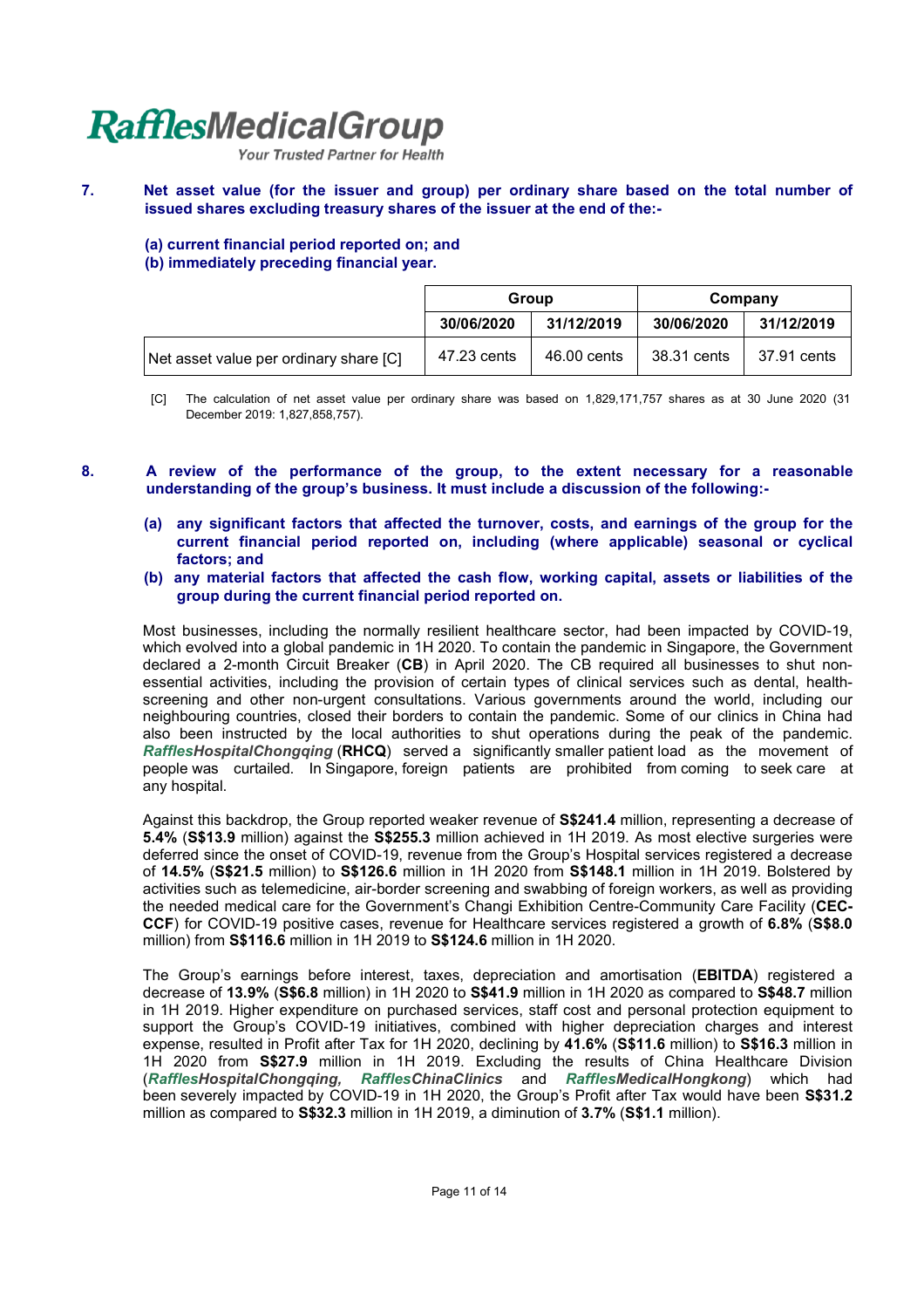Your Trusted Partner for Health

- **8. A review of the performance of the group, to the extent necessary for a reasonable understanding of the group's business. It must include a discussion of the following:-**
	- **(a) any significant factors that affected the turnover, costs, and earnings of the group for the current financial period reported on, including (where applicable) seasonal or cyclical factors; and**
	- **(b) any material factors that affected the cash flow, working capital, assets or liabilities of the group during the current financial period reported on. (Cont'd)**

The Group continues to generate cash from its operating activities. This enables the Group to fund its expansion through a combination of internally generated cash and borrowings. As at 30 June 2020, the Group had **S\$151.5** million and **S\$168.4** million in cash and debt respectively. The Group's balance sheet remains resilient with very low net gearing of approximately **1.8%** as at 30 June 2020.

For the half year ended 30 June 2020, the Directors are pleased to declare an interim dividend of **0.5**  Singapore cents per share.

#### **9. Where a forecast, or a prospect statement, has been previously disclosed to shareholders, any variance between it and the actual results.**

The current financial period's results are in line with the Directors' expectations as disclosed in the Group's full year 2019 results announcement.

#### **10. A commentary at the date of the announcement of the significant trends and competitive conditions of the industry in which the group operates and any known factors or events that may affect the group in the next reporting period and the next 12 months.**

As Singapore, China and countries across the region begin their recovery from COVID-19, we are beginning to see patients returning to our Hospitals including *RafflesHospitalChongqing* and all our network clinics across the region.

In Singapore, the Group continues to support the Government's COVID-19 initiatives, including providing the necessary medical personnel to support the operation of CEC-CCF, swabbing of foreign workers and air-border screening, as well as other screening operations in support of the Ministry of Trade and Industry and the Ministry of Foreign Affairs. We have also extended our Emergency Care Collaboration agreement with the Ministry of Health **(MOH)** to take in more subsidised patients to help keep public hospital capacity for COVID-19 patients. In this connection, we have also obtained an accredited MOH's licence on Molecular Microbiology services for COVID-19 polymerase chain reaction (**PCR**) and serology testing.

With the relaxation of the CB in June, all the key services of *RafflesMedical* have resumed and patient load is improving. We will continue to invest and develop our digital platform – *RafflesConnect* to serve our patients better. Launched in 2019, *RafflesConnect* was the linchpin of our telemedicine services during COVID-19 as it leverages on the Group's network of doctors and medical professionals to provide comprehensive online services to our patients who were unable to visit a doctor during the CB.

In response to the COVID-19 situation, *RafflesHealthinsurance* had adjusted its marketing initiatives with a focus on digital platforms, so as to create a seamless digital journey for our customers.

Our hospital and clinics in China have resumed operations and patient load is gradually returning to pre-COVID levels. With life and business progressively normalising in China, we will continue to focus on responding to the demand for high quality healthcare amongst affluent Chinese people and the large pool of expatriate employees in the country.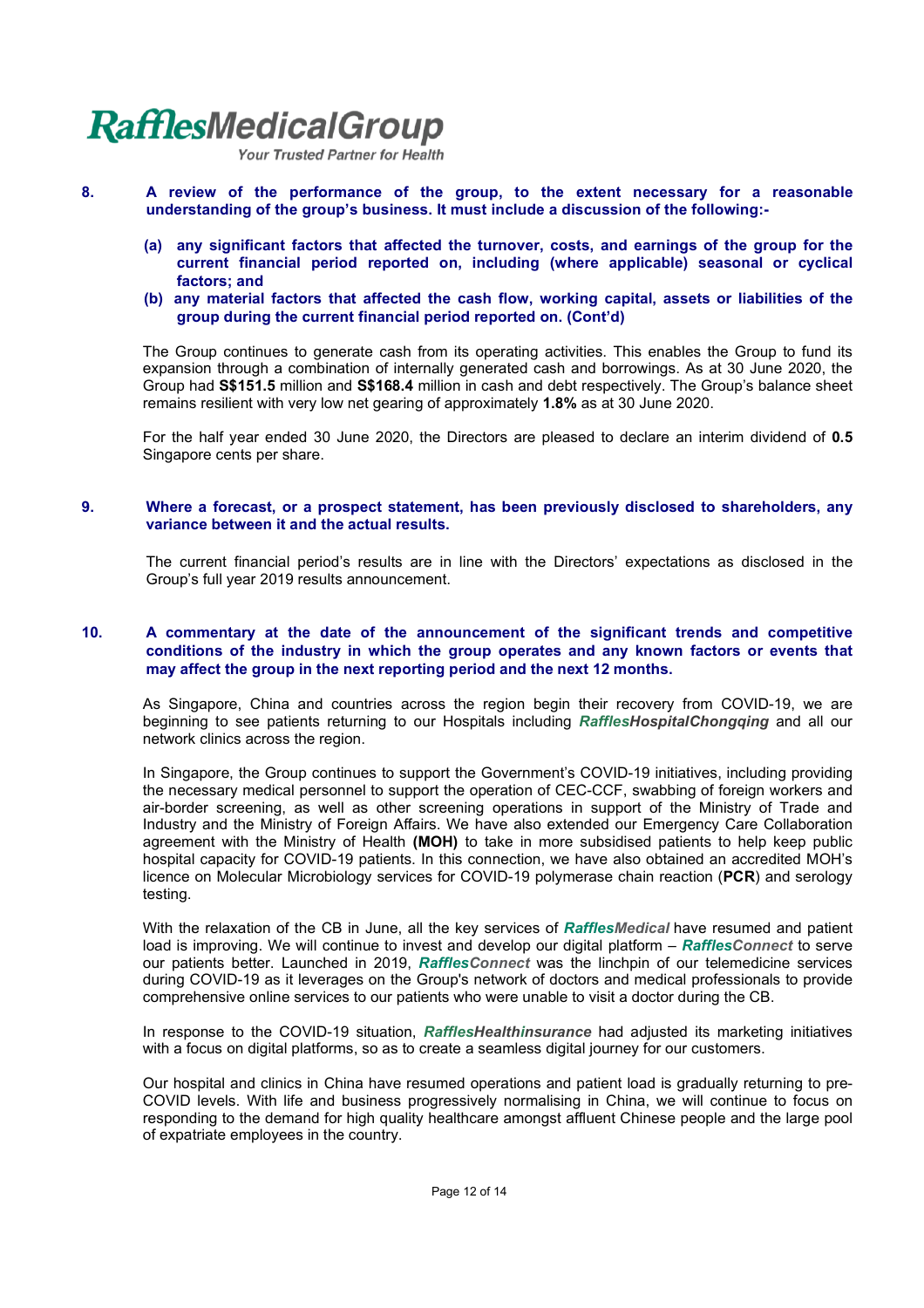Your Trusted Partner for Health

#### **10. A commentary at the date of the announcement of the significant trends and competitive conditions of the industry in which the group operates and any known factors or events that may affect the group in the next reporting period and the next 12 months. (Cont'd)**

Preparations are on track for the opening of *RafflesHospital Shanghai*. Currently, fitting-out works and recruitment are in progress. In view of the COVID-19 situation, the actual date of commencement of operations will depend on Shanghai's return to normalcy.

Based on the current conditions, and barring unforeseen circumstances, including the deterioration of the COVID-19 situation, the Directors expects the Group to remain profitable for the rest of the year.

#### **11. Dividend**

#### **(a) Current Financial Period Reported On**

#### **Any dividend declared for the current financial period reported on?** Yes

| Name of dividend                     | Interim                                       |
|--------------------------------------|-----------------------------------------------|
| Dividend Type                        | Ordinary                                      |
| Dividend Amount per Share (in cents) | 0.5 cent per ordinary share<br>(one-tier tax) |
| l Tax Rate                           | <b>Tax Exempt</b>                             |

#### **(b) Corresponding Period of the Immediately Preceding Financial Year**

**Any dividend declared for the corresponding period of the immediately preceding financial year?** Yes

| l Name of dividend                   | Interim                                       |
|--------------------------------------|-----------------------------------------------|
| Dividend Type                        | Ordinary                                      |
| Dividend Amount per Share (in cents) | 0.5 cent per ordinary share<br>(one-tier tax) |
| l Tax Rate                           | <b>Tax Exempt</b>                             |

#### **(c) Date payable**

The date of payment of the interim dividend will be announced at a later date.

#### **(d) Record date**

The record date will be announced at a later date.

#### **12. If no dividend has been declared/recommended, a statement to that effect.**

Not applicable.